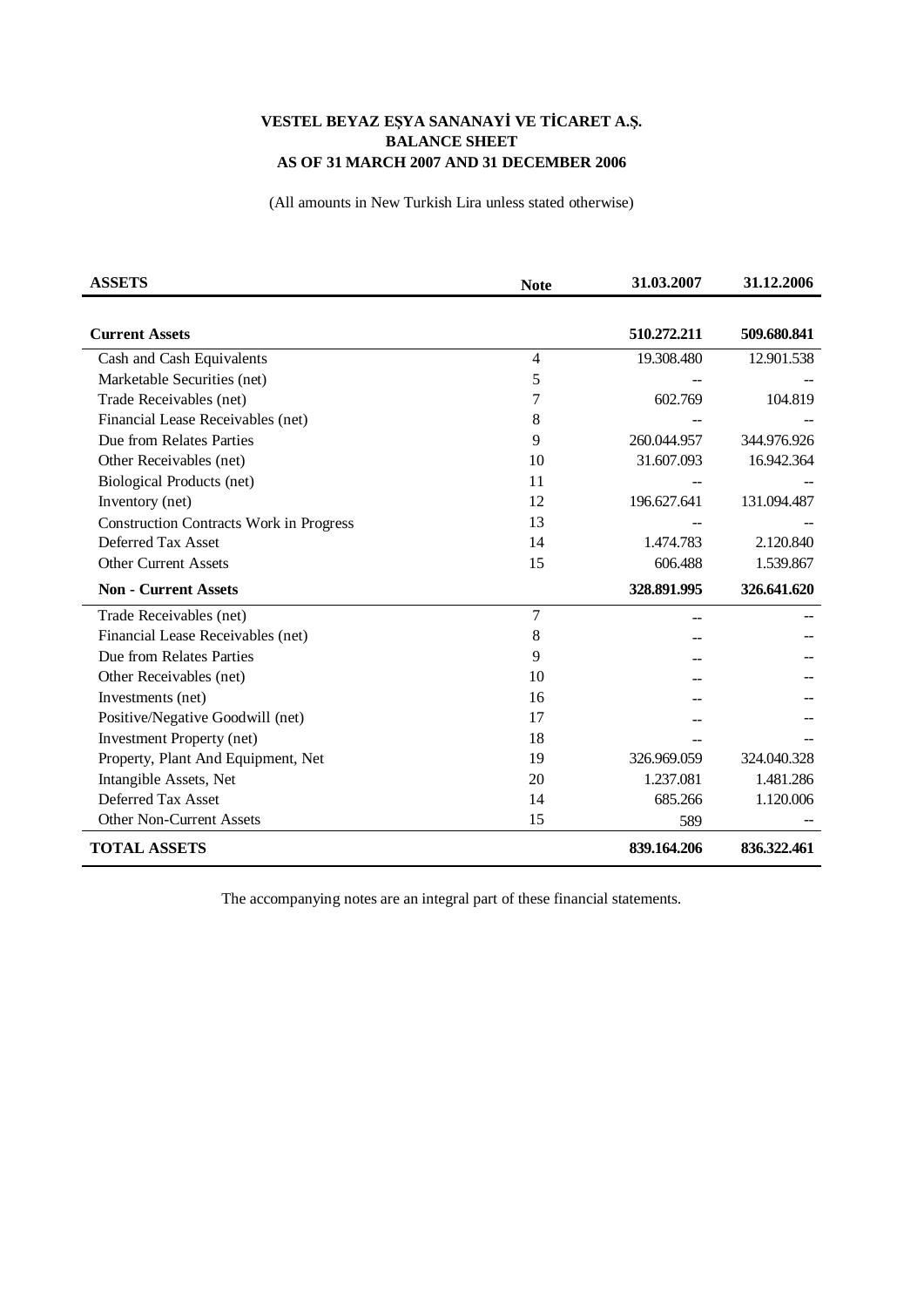## VESTEL BEYAZ EŞYA SANAYİ VE TİCARET A.Ş. **BALANCE SHEET** AS OF 31 MARCH 2007 AND 31 DECEMBER 2006

(All amounts in New Turkish Lira unless stated otherwise)

| <b>LIABILITIES AND SHAREHOLDERS' EQUITY</b>    | <b>Note</b>     | 31.03.2007  | 31.12.2006  |
|------------------------------------------------|-----------------|-------------|-------------|
| <b>Current Liabilities</b>                     |                 | 287.864.498 | 306.057.330 |
| Borrowings (net)                               | 6               | 501.932     | 61.283      |
| Current Instalments Of Long Term Loans (net)   | 6               | 31.997.767  | 32.419.964  |
| Financial Lease Liabilities (net)              | 8               | 1.982.894   | 1.983.057   |
| Other Financial Liabilities (net)              |                 |             |             |
| Trade Payables (net)                           | 7               | 232.636.934 | 239.308.000 |
| Due to Relates Parties (net)                   | 9               | 2.550.283   | 18.790.548  |
| <b>Advances Received</b>                       | 21              |             |             |
| Deferred billings (net)                        | 13              |             |             |
| <b>Expense Accruals</b>                        | 23              | 11.671.673  | 7.356.598   |
| Deferred Tax Liability                         | 14              | 311.302     | 392.558     |
| Other Liabilities (net)                        | 10              | 6.211.713   | 5.745.322   |
| <b>Non-Current Liabilities</b>                 |                 | 72.211.254  | 75.237.479  |
| Borrowings (net)                               | 6               | 58.903.259  | 57.846.159  |
| Financial Lease Liabilities (net)              | $8\,$           | 517.494     | 1.042.206   |
| Other Financial Liabilities (net)              |                 |             |             |
| Trade Payables (net)                           | 7               |             |             |
| Due to Relates Parties (net)                   | 9               |             |             |
| <b>Advances Received</b>                       | 21              |             |             |
| <b>Expense Accruals</b>                        | 23              | 2.908.833   | 2.691.147   |
| Deferred Tax Liability                         | 14              | 9.881.668   | 13.657.967  |
| Other Liabilities (net)                        | 10              |             |             |
| <b>SHAREHOLDERS' EQUITY</b>                    |                 | 479.088.454 | 455.027.652 |
| <b>Share capital</b>                           | $\overline{25}$ | 190.000.000 | 190.000.000 |
| <b>Investment and Capital net-off</b>          |                 |             |             |
| <b>Capital Reserves</b>                        | 26              | 118.800.673 | 118.800.673 |
| Premium in access of par                       |                 | 109.030.821 | 109.030.821 |
| Profit on cancelled shares                     |                 |             |             |
| Revaluation reserve of tangible fixed assets   |                 |             |             |
| Revaluation reserve of equity participations   |                 |             |             |
| <b>Equity Inflation Adjustment Differences</b> |                 | 9.769.852   | 9.769.852   |
| <b>Profit Reserves</b>                         | 27              | 51.684.397  | 51.684.397  |
| <b>Legal Reserves</b>                          |                 | 5.857.288   | 5.857.288   |
| <b>Special Reserves</b>                        |                 |             |             |
| <b>Extraordinary Reserves</b>                  |                 | 45.827.109  | 45.827.109  |
| Special Funds                                  |                 |             |             |
| Profit From Sale of Investment and Property    |                 |             |             |
| to be added to Share Capital                   |                 |             |             |
| Foreign Currency Translation Differences       |                 |             |             |
| Net Profit for the period                      |                 | 24.060.802  | 64.291.271  |
| <b>Retained Loss</b>                           | 28              | 94.542.582  | 30.251.311  |
| TOTAL LIABILITIES AND SHAREHOLDERS' EQUITY     |                 | 839.164.206 | 836.322.461 |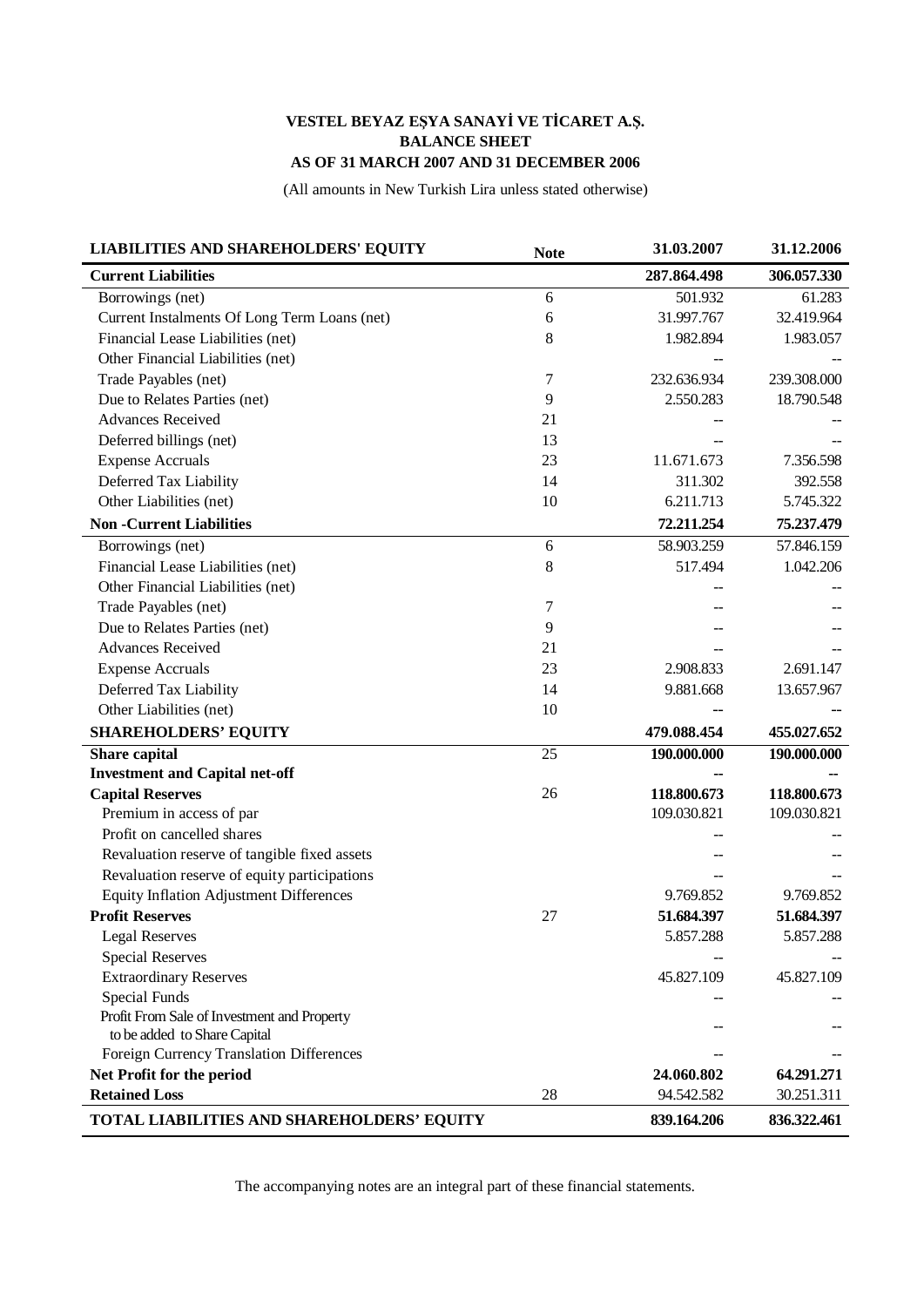## VESTEL BEYAZ EŞYA SANAYİ VE TİCARET A.Ş.<br>INCOME STATEMENT FOR THE THREE MONTH PERIOD ENDED 31 MARCH 2007

(All amounts in New Turkish Lira unless stated otherwise)

|                                     | <b>Note</b> | $01.01 -$<br>31.03.2007 | $01.01 -$<br>31.03.2006 |
|-------------------------------------|-------------|-------------------------|-------------------------|
| <b>BASIC OPERATING INCOME</b>       |             |                         |                         |
| Sales (net)                         | 36          | 222.410.506             | 159.889.620             |
| Cost of Sales (-)                   |             | (204.437.635)           | (142.986.583)           |
|                                     |             | 17.972.871              |                         |
| <b>GROSS PROFIT</b>                 |             |                         | 16.903.037              |
| Operating expenses (-)              | 37          | (9.001.901)             | (6.473.487)             |
| <b>BASIC OPERATING PROFIT (NET)</b> |             | 8.970.970               | 10.429.550              |
| Other Income                        | 38          | 33.194.012              | 16.867.689              |
| Other Expenses (-)                  | 38          | (12.476.227)            | (12.956.804)            |
| Financing Expenses (-)              | 39          | (4.795.094)             | (6.511.578)             |
| <b>OPERATING PROFIT</b>             |             | 24.893.661              | 7.828.857               |
| Net Monetary Gain                   | 40          |                         |                         |
| PROFIT BEFORE TAX                   |             | 24.893.661              | 7.828.857               |
| Taxes                               | 41          | (832.859)               | (313.235)               |
| <b>NET INCOME FOR THE PERIOD</b>    |             | 24.060.802              | 7.515.622               |
|                                     |             |                         |                         |
| <b>EARNINGS PER SHARE (YTL)</b>     | 42          | 0,13                    | 0,05                    |